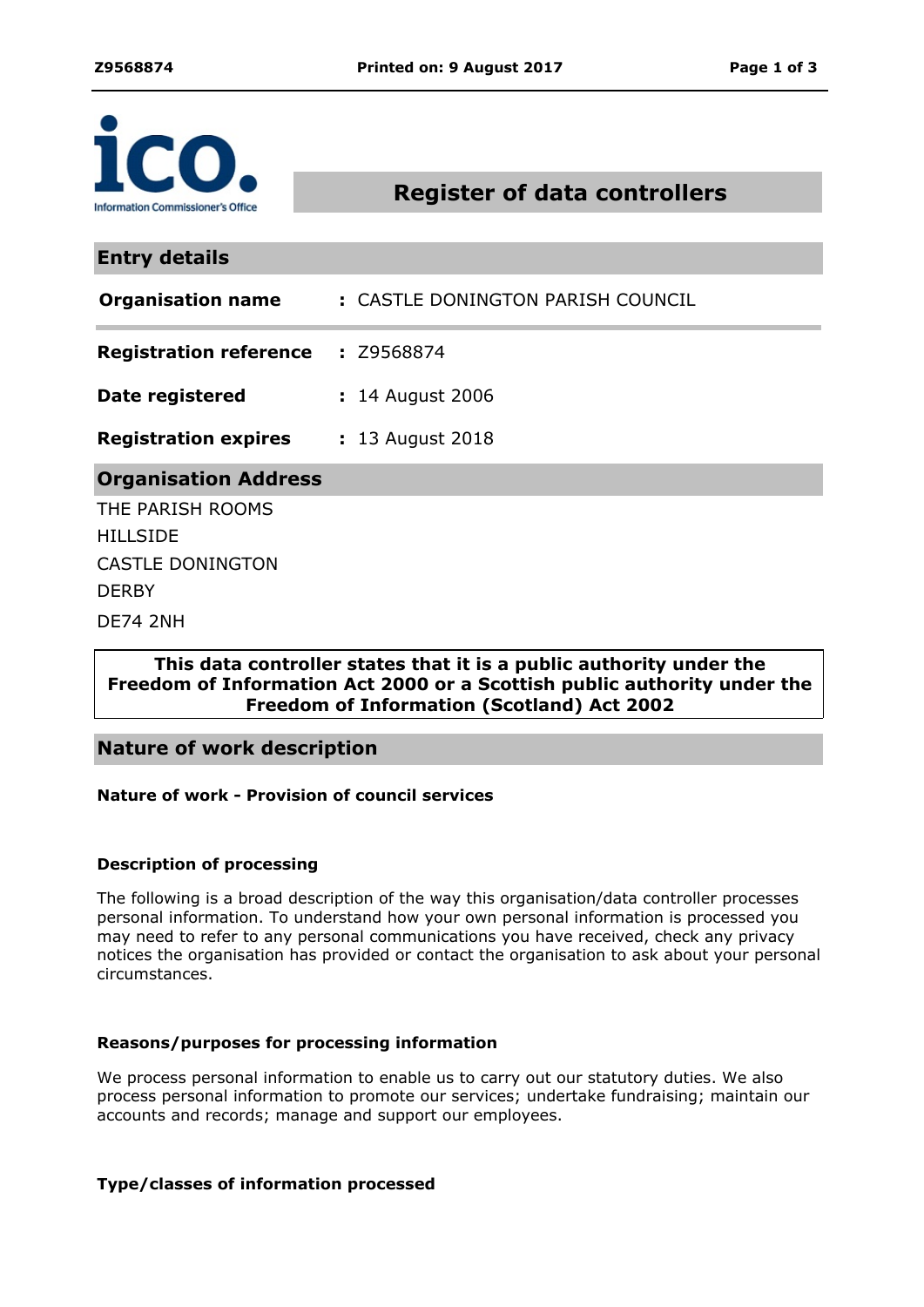We process information relevant to the above reasons/purposes. This may include:

- personal details
- family details
- **·** lifestyle and social circumstances
- education and employment details
- financial details
- goods and services

We also process sensitive classes of information that may include: physical or mental health details; racial or ethnic origin.

### **Who the information is processed about**

We process personal information about:

- employees
- suppliers
- complainants, enquirers
- business contacts
- professional advisers and consultants
- residents of the parish
- elected representatives and holders of public office
- members of the parish council

#### **Who the information may be shared with**

We sometimes need to share the personal information we process with the individual themself and also with other organisations. Where this is necessary we are required to comply with all aspects of the Data Protection Act (DPA). What follows is a description of the types of organisations we may need to share some of the personal information we process with for one or more reasons.

Where necessary or required we share information with:

- educators and examining bodies
- suppliers and service providers
- persons making an enquiry or complaint
- local government
- press and the media
- family, associates and representatives of the person whose personal data we are processing
- current, past and prospective employers
- financial organisations

### **CCTV - Crime Prevention and/or Staff Monitoring**